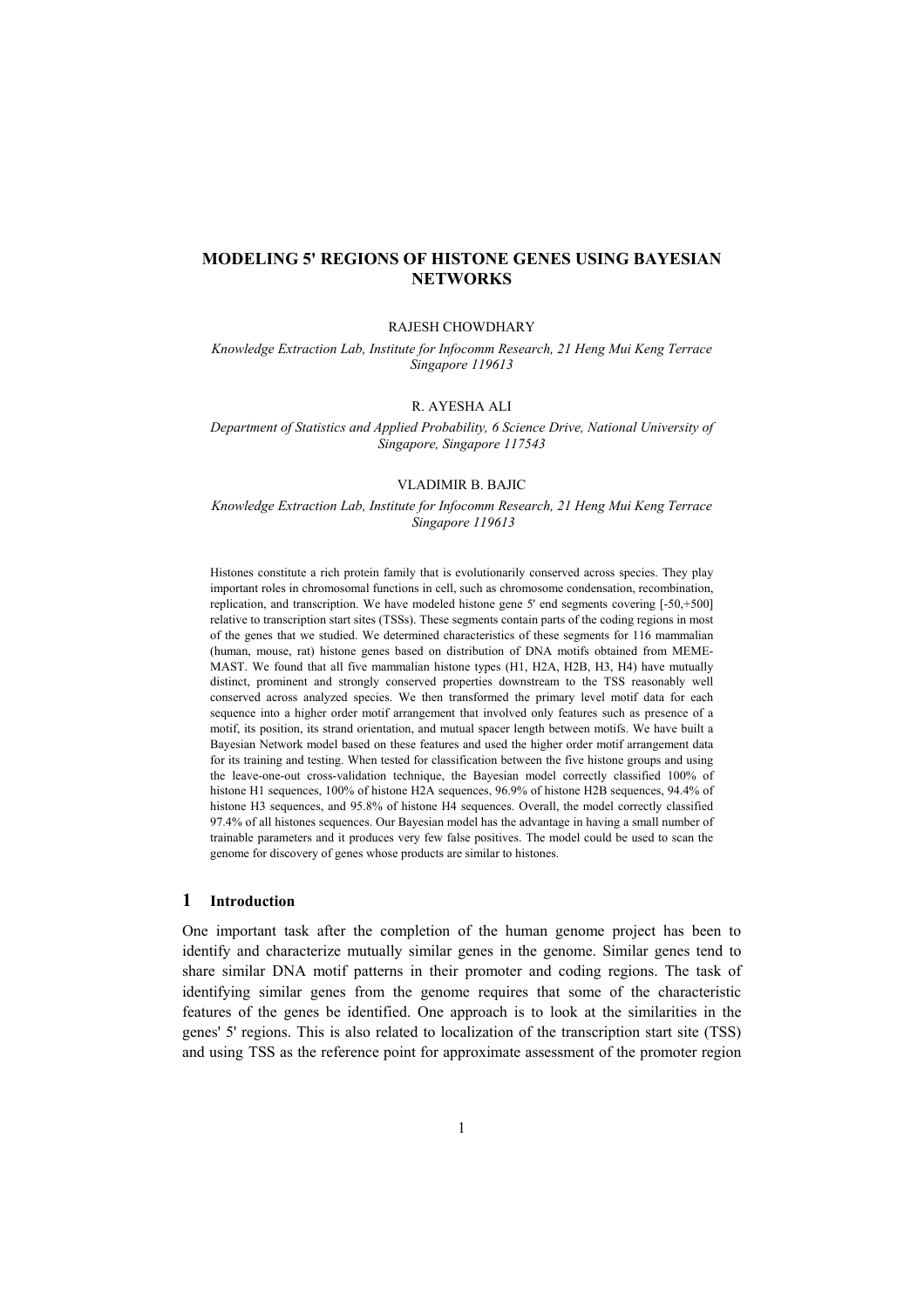and its characteristics. Since identifying exact TSS location is difficult, researchers have focused on predicting the promoter region [1] of the gene. Previously, promoter prediction programs extensively used individual DNA motif occurrences in known promoters. Unfortunately, since DNA motifs have short lengths (6-20 bp) and can often occur in the genome purely by chance, these programs produce unacceptably high level of false positive. A possible solution that may reduce this problem to an extent is to consider motif modules. A motif module in a genomic segment can be defined as a collection of DNA motifs arranged in specific order, spacing, orientation and position with respect to each other. Lately, there have been programs based on Hidden Markov Models (HMMs) that try to model motif modules, such as COMET [2], MCAST [3], META-MEME [4] among others. All these programs have different pros and cons, such as limitation on the number of motif occurrence per sequence, higher number of trainable parameters, different feature sets based on motif spacing and order etc.

We propose a novel methodology to model *motif modules* using a Bayesian networks paradigm. The advantages of our proposed model are:

- 1. the model is simple and easy to implement,
- 2. the number of trainable parameters is linear in terms of the number of Bayesian network variables, and
- 3. the model is made specific by probabilistically combining information on an exhaustive set of features such as the motif, its strand, its absolute position from the TSS and mutual spacer distance.

In this paper we focus on a specific class of genes, the histone genes. Histones are basic proteins present in the eukaryotic cell nucleus. They are broadly divided into five types, namely H1, H2A, H2B, H3 and H4 [5]. Histones are evolutionarily conserved and have similar functions in all living organisms. This suggests that histone genes may share similar motif patterns in their 5' end region.

We collected 116 gene sequences comprising H1, H2A, H2B, H3, and H4 histone genes from three mammalian species of man, mouse and rat. We modelled motif modules present in the 5' end region covering [-50,+500] of the histone genes relative to the TSS and observed that this region covered the coding portion in most of the histone genes under study. Furthermore, this region contained strongly conserved motif patterns across species within different histone types, which enabled us to determine gene 5' end models for all five histone gene groups. We tested our model on the histone data using "leaveone-out cross-validation" technique and found that our system correctly classified 97.4% of the analyzed histone sequences to their respective histone groups. Our model can be used to classify an uncharacterized histone sequence into one of the five histone classes. Currently, we are working on extending the model to hunt for novel histone-like genes or genes co-regulated with them across mammalian genomes. Our model has a generic scope and can be scaled to include any type of motif definitions from a set of genes.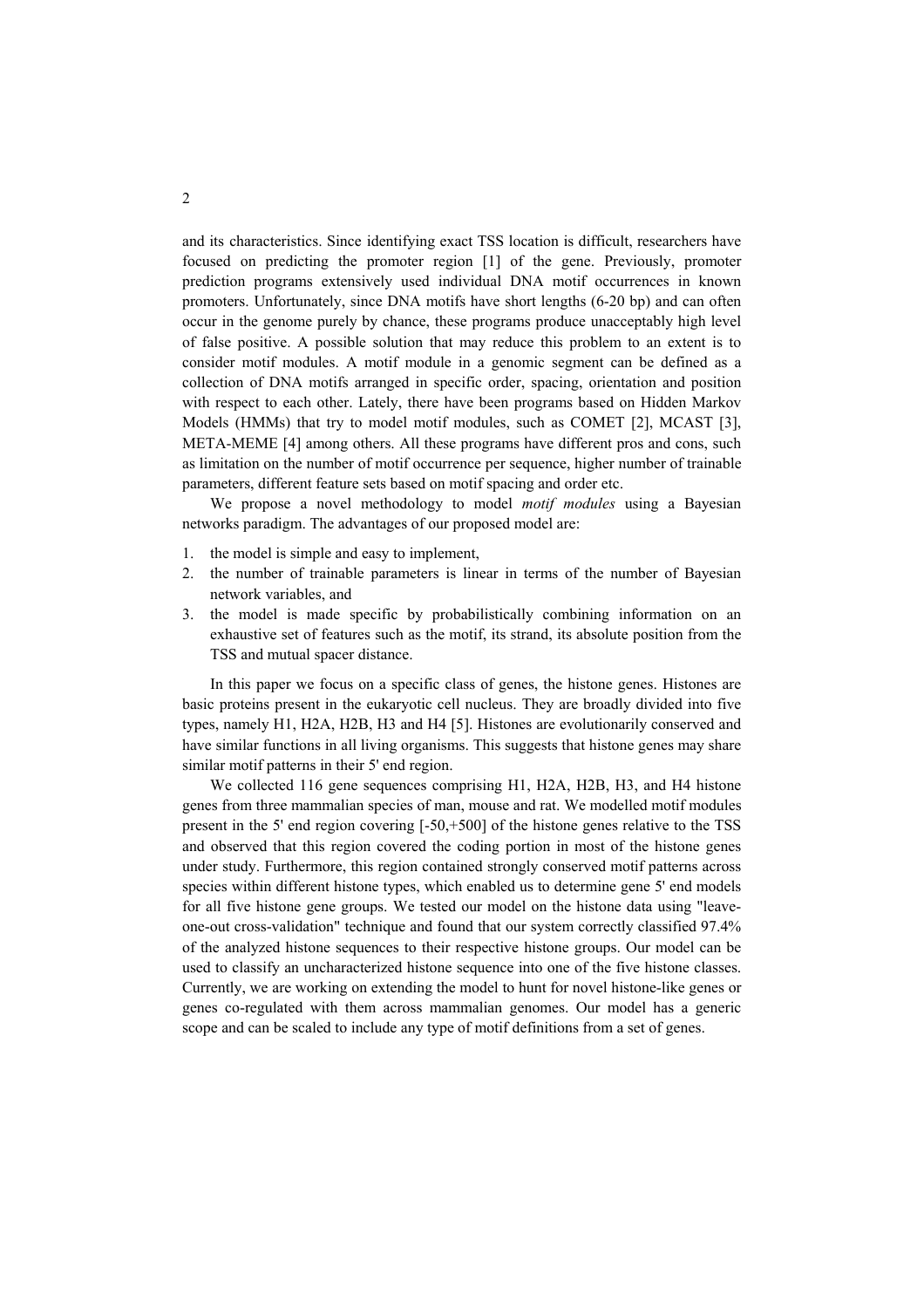### **2 Methods**

We used PromoSer tool release 3.0 [6] and FIE2.1, the latest version of FIE2.0 tool [7] (http://research.i2r.a-star.edu.sg/promoter/FIE2\_1/), to extract histone gene sequences. We collected histone genes from three mammalian species of man, mouse and rat and extracted 5' end genomic region [-50,+500] relative to the TSS for each of the respective genes. We analyzed 116 histone gene sequences with 16 H1, 26 H2A, 32 H2B, 18 H3, and 24 H4 histone types.

Using MEME-MAST [8,9], we obtained DNA motif occurrences in the 116 histone sequences. Although, there are many software programs that discover DNA motifs with the *ab-initio* approach [see refs. 8,10-17], we chose MEME-MAST due to its relatively flexible parameter selection procedure. We built higher order motif definitions (HOMD) for each of these histone sequences using information on motif, its strand, its absolute position from the TSS, and mutual distance between motifs. We considered for HOMD a maximum of the first five motif occurrences per sequence. This way we had HOMD with 20 motif feature variables for each of the 116 histone sequences. HOMD data were used for training and testing the Bayesian model.

We used a naive Bayes network to develop a model for motif modules of the 5' end of histone genes and to classify a (known histone) gene into one of the five histone classes. Naive Bayes models are widely used for classification and are relatively easy to use. Figure 1 shows the model structure used to model the motif modules for histone genes. There is one parent class node representing the five histone classes and 19 child nodes representing tuples of four values (motif name, distance from TSS, motif strand and mutual distance) for the first five motifs occurring in a sequence. We used the Expectation Maximization (EM) algorithm [18] to train model parameters for each of the five histone classes, using uniform Dirichlet priors. We then used the junction-tree algorithm [19] for classification.



Figure 1. Naive Bayes model structure used for modeling motif modules in histone gene sequences in the region [-50,+500] relative to the TSS. The parent node C represents the class (H1, H2A, H2B, H3, H4) and the 19 child nodes represent features of each of the first five motifs occurring in a sequence  $(M_i - \text{motif name}, L_{0i} - \text{dotif name})$ length from start and  $S_i$  - strand (+/-) for  $i = 1, ..., 5$ , and  $L_{i(i+1)}$  - mutual spacer length between motifs for  $i = 1$ , …, 4).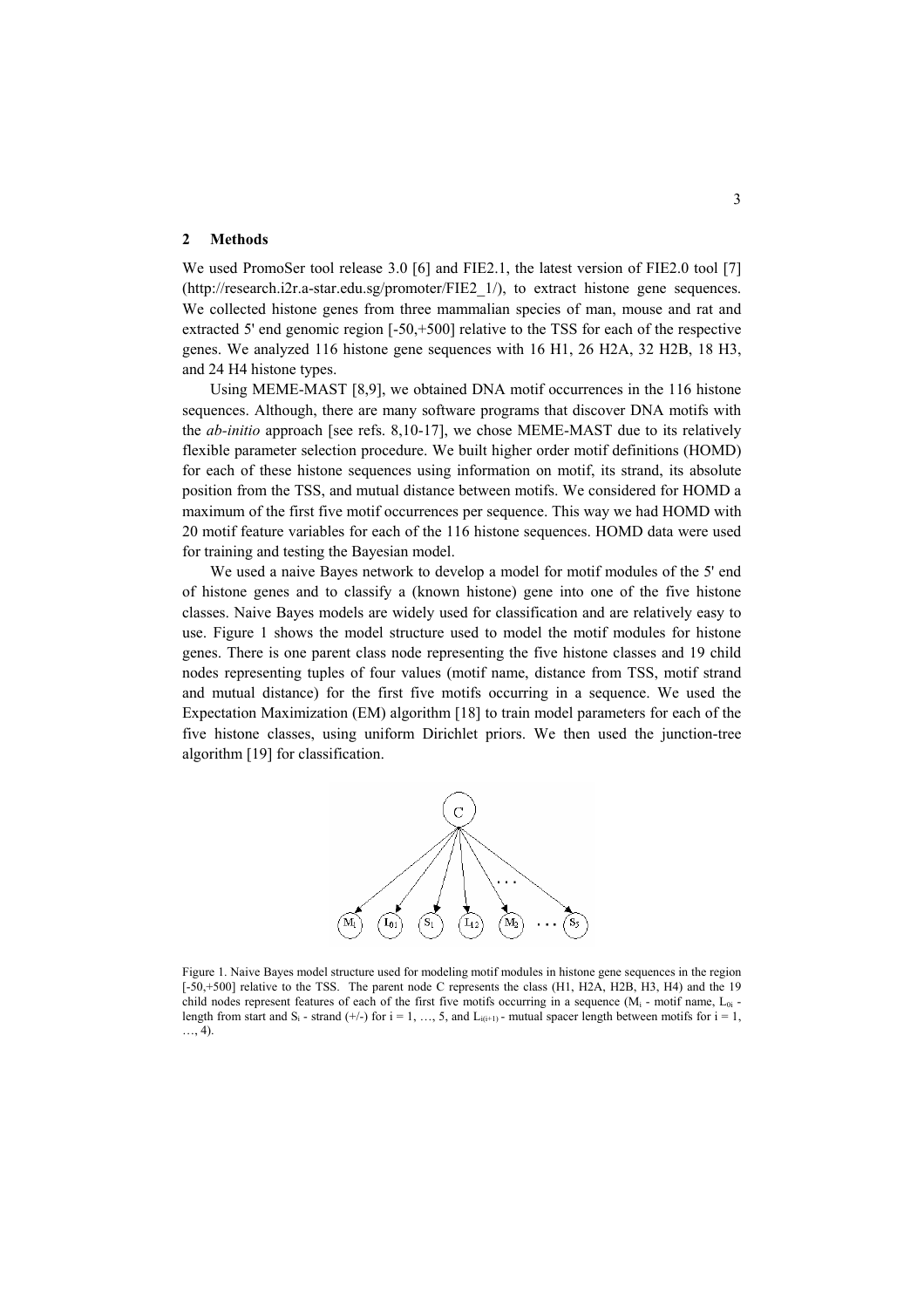The classification problem for our naive Bayes model can broadly be defined as follows:

Let  $C=(C_1, C_2, \ldots, C_k)$  represent *k* histone classes and let  $X = (X_1, X_2, \ldots, X_m)$  be a set of *m* features that characterize a test case. The Bayesian network assigns the test case to the class which has the highest posterior probability given the test sequence's feature set,  $p(Ci \mid x_1, \ldots, x_m)$ . Using Bayes' rule, one can re-write the posterior probability of belonging to class *i* up to a normalizing constant in terms of a) the likelihood of the features given the histone class,  $p(x_1, \ldots, x_m \mid C_i)$ , and b) a prior probability of membership to this histone class,  $p(C_i)$ . In other words,

$$
p(C_i | x_1, \ldots, x_m) = \frac{p(x_1, \ldots, x_m | C_i) \times p(C_i)}{p(x_1, \ldots, x_m)}
$$

$$
\approx p(x_1, \ldots, x_m | C_i) \times p(C_i)
$$
(1)

Furthermore, since the naive Bayes approach assumes that the features are independent given the class membership, we can decompose the posterior probability in proportionality (1) to a product of the probability of each feature given the class membership:

$$
p(C_i | x_1, \ldots x_m) \propto p(x_1 | C_i) p(x_2 | C_i) \ldots p(x_m | C_i) \times p(C_i)
$$
  

$$
\propto p(C_i) \prod_{i=1}^m p(x_i | C_i)
$$
 (2)

Although the feature independence assumption may be generally not correct for histone genes, it does simplify the classification task because it allows the classconditional probabilities  $p(x_i | C_i)$  to be calculated separately for each feature variable, thereby reducing a multidimensional estimation task to a number of one dimensional estimation tasks. Furthermore, the naive Bayes model gives high classification rates despite the model simplification.

We validated our model using "leave-one-out cross-validation", in which each of the 116 histone sequences was reserved for testing and the remaining 115 sequences for training. We implemented our Bayesian network model in MATLAB's Bayesian Network Toolkit (BNT) libraries [20].

### **3 Results and Discussion**

We found that all five mammalian histone gene groups (H1, H2A, H2B, H3, H4) have mutually distinct, prominent and strongly conserved regions with motif modules downstream of the TSS. These are also reasonably well conserved across the analyzed species. We observed that nearly all conserved motif segments were present in the coding portion of most of the histone genes under study. This may be because motifs found in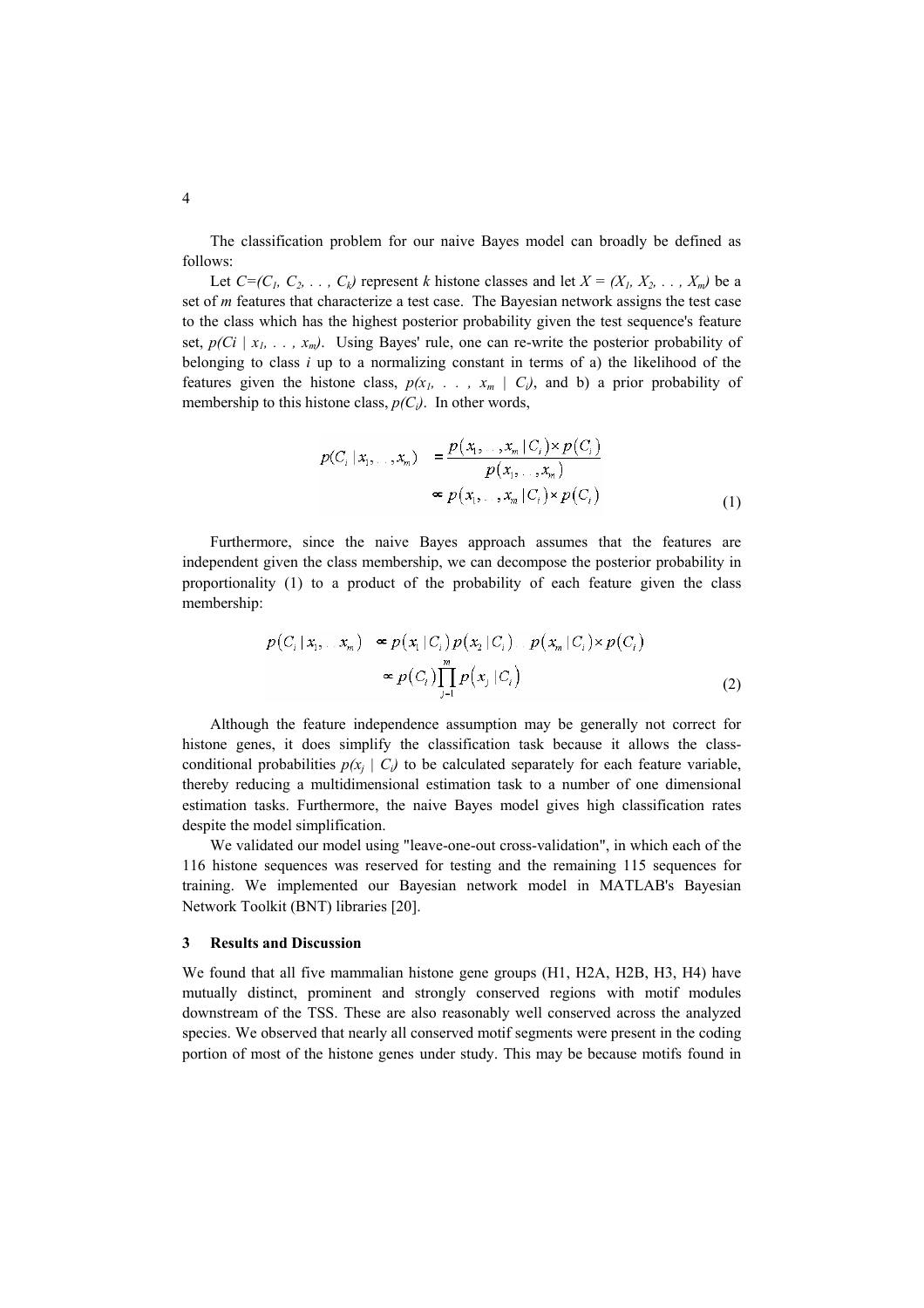the coding regions were more strongly conserved in terms of statistical significance as compared to those in the non-coding regions. Most of the histone genes that we analyzed had very small 5' UTR segments and thus the genomic region [-50,+500] that we analyzed in these genes contained mostly the coding region.

Table 1 presents the classification results of our Bayesian network model for histone motif modules. In total, only 3 of the 116 histone sequences (2.6%) were misclassified, and none of the H1 and H2A histones were misclassified. The results show that the naive Bayes model, which exploits histone motif module information, performs well on classifying analyzed histone sequences to their respective histone groups.

| Histone Type | Correct | Incorrect | % Correct prediction |
|--------------|---------|-----------|----------------------|
| H1:          | 16      |           | 100                  |
| $H2A$ :      | 26      |           | 100                  |
| H2B:         | 31      |           | 96.9                 |
| H3:          | 17      |           | 94.4                 |
| H4:          | 23      |           | 95.8                 |
| Total        | 113     |           | 97.4                 |

Table 1: Classification results of Bayesian network model.

We have proposed a new methodology to model motif modules. Our model probabilistically combines information on an exhaustive set of features including the motif, its strand, its absolute distance from the TSS and mutual spacer distance between motifs. Furthermore, it is composed of trainable parameters, the number of which is linear in the number of Bayesian network variables. Consequently, the time required for training our model parameters is also linear in the number of network variables.

The methodology looks promising and can be modified to search across genomes to recognize the 5' ends of both characterized and uncharacterized genes whose 5' end is similar to histone genes. This way we can search for those genes whose products potentially are similar to histones. We note that an alternative approach for discovering uncharacterized genes based on similarities with the known genes is at the protein level, but such an approach may not be efficient in case of genes with short exons. Our methodology is flexible and can be extended to model the promoter regions located upstream of the TSS. This work is currently underway.

## **References**

1. T. Werner. The state of the art of mammalian promoter recognition. *Briefings in Bioinformatics*, 4(1):22-30, 2003.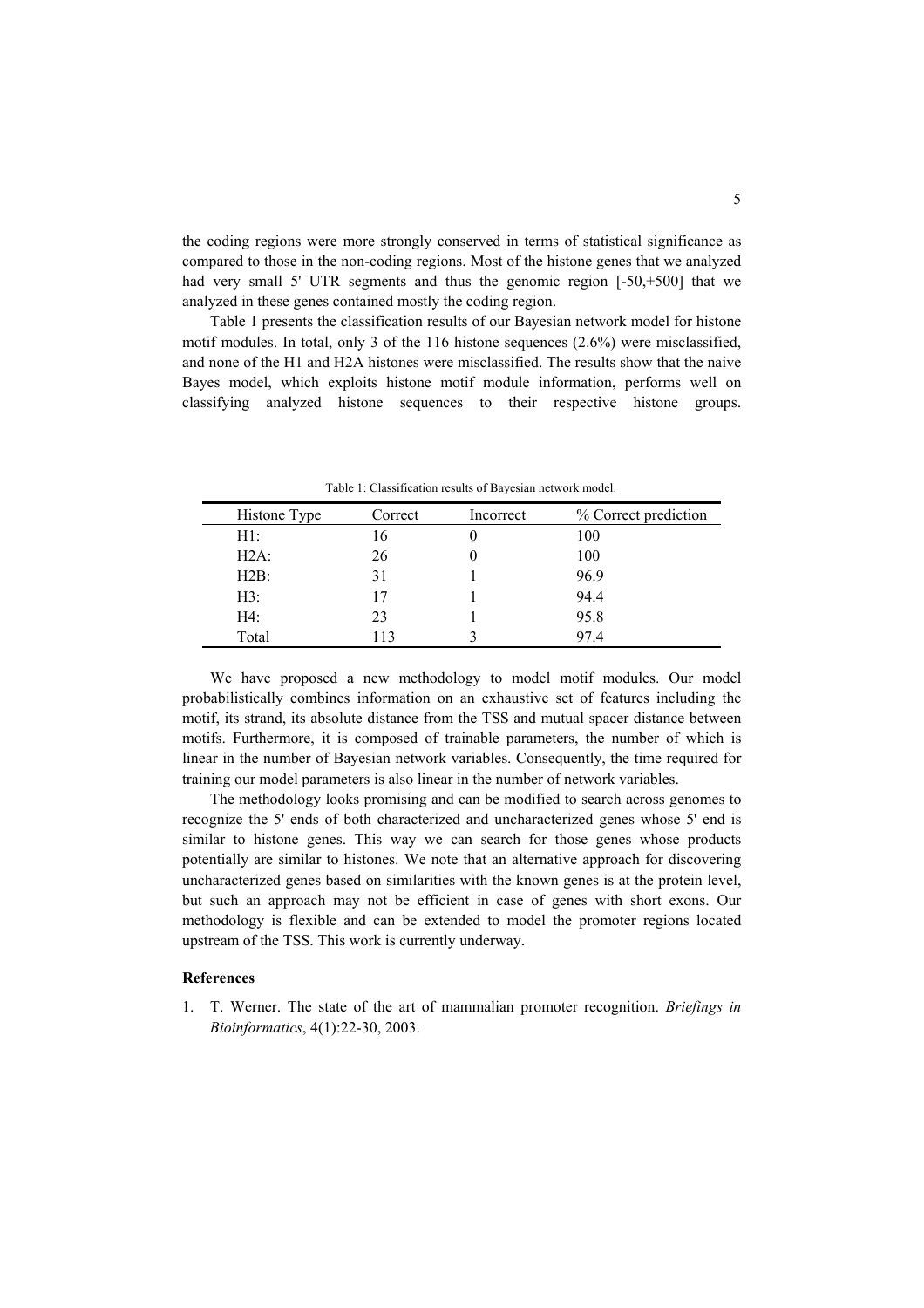- 2. M.C. Frith, J.L. Spouge, U. Hansen and Z. Weng. Statistical significance of clusters of motifs represented by position specific scoring matrices in nucleotide sequences. *Nucl. Acids Res.,* 30(14):3214-24, 2002.
- 3. T.L. Bailey and W.S. Noble. Searching for statistically significant regulatory modules. *Bioinformatics*. 19(2):II16-II25, 2003.
- 4. W.N. Grundy, T.L. Bailey, C. Elkan and M.E. Baker. Meta-MEME: Motif-based Hidden Markov Models of Biological Sequences. *Computer Appl. in Biosciences*, 13(4):397-406, 1997.
- 5. D. Doenecke, W. Albig, C. Bode, B. Drabent, K. Franke, K. Gavenis and O. Witt. Histones: genetic diversity and tissue-specific gene expression, a review. *Histochem. Cell Biol*., 107(1):1-10, 1997.
- 6. A.S. Halees and Z. Weng PromoSer: improvements to the algorithm, visualization and accessibility *Nucl. Acids. Res*., 32:W191-W194, 2004.
- 7. A. Chong, G. Zhang and V.B. Bajic. FIE2: A program for the extraction of genomic DNA sequences around the start and translation initiation site of human genes. *Nucl. Acids Res*., 31(13):3546-3553, 2003.
- 8. T.L. Bailey and C. Elkan. Fitting a mixture model by expectation maximization to discover motifs in biopolymers. *Proc. Int. Conf. Intell. Syst. Mol. Biol*., 2:28-36, 1994.
- 9. T.L. Bailey and M. Gribskov. Combining evidence using p-values: application to sequence homology searches. *Bioinformatics*, 4:48-54, 1998.
- 10. J.D. Hughes, P.W. Estep, S. Tavazoie and G.M Church. Computational identification of cis-regulatory elements associated with groups of functionally related genes in Saccharomyces cerevisiae, *J. Mol. Biol*., 296:1205-1214, 2000.
- 11. C.T. Workman and G.D. Stormo. ANN-Spec: a method for discovering transcription factor binding sites with improved specificity. *Pac. Symp. Biocomput*., pp. 467-478, 2000.
- 12. D. GuhaThakurta and G.D. Stormo. Identifying target sites for cooperatively binding factors. *Bioinformatics*, 17:608-621, 2001.
- 13. J.S. Liu, A.F. Neuwald and C.E. Lawrence. Bayesian models for multiple local sequence alignment and Gibbs sampling strategies*. J. Amer. Statist*. Assoc., 90:1156- 1170, 1995.
- 14. L. Yang, E. Huang and V.B. Bajic. Some implementation issues of heuristic methods for motif extraction from DNA sequences. *Int.J.Comp.Syst.Signals* (accepted 2004).
- 15. S. Sinha and M. Tompa. A statistical method for finding transcription factor binding sites, *Proc. Int. Conf. Intell. Syst. Mol. Biol*., 8:344-354, 2000.
- 16. M.C. Frith, U. Hansen, J.L. Spouge and Z.Weng. Finding functional sequence elements by multiple local alignment. *Nucl. Acids Res*., 32(1):189-200, 2004.
- 17. M. Blanchette and M. Tompa. Discovery of regulatory elements by a computational method for phylogenetic footprinting. *Genome Res*., 12(5):739-748, 2002.
- 18. A.P. Dempster, N.M. Laird and D.B. Rubin. Maximum Likelihood from incomplete data via the EM algorithm. *JRSSB*, 39:1-38, 1977.

6